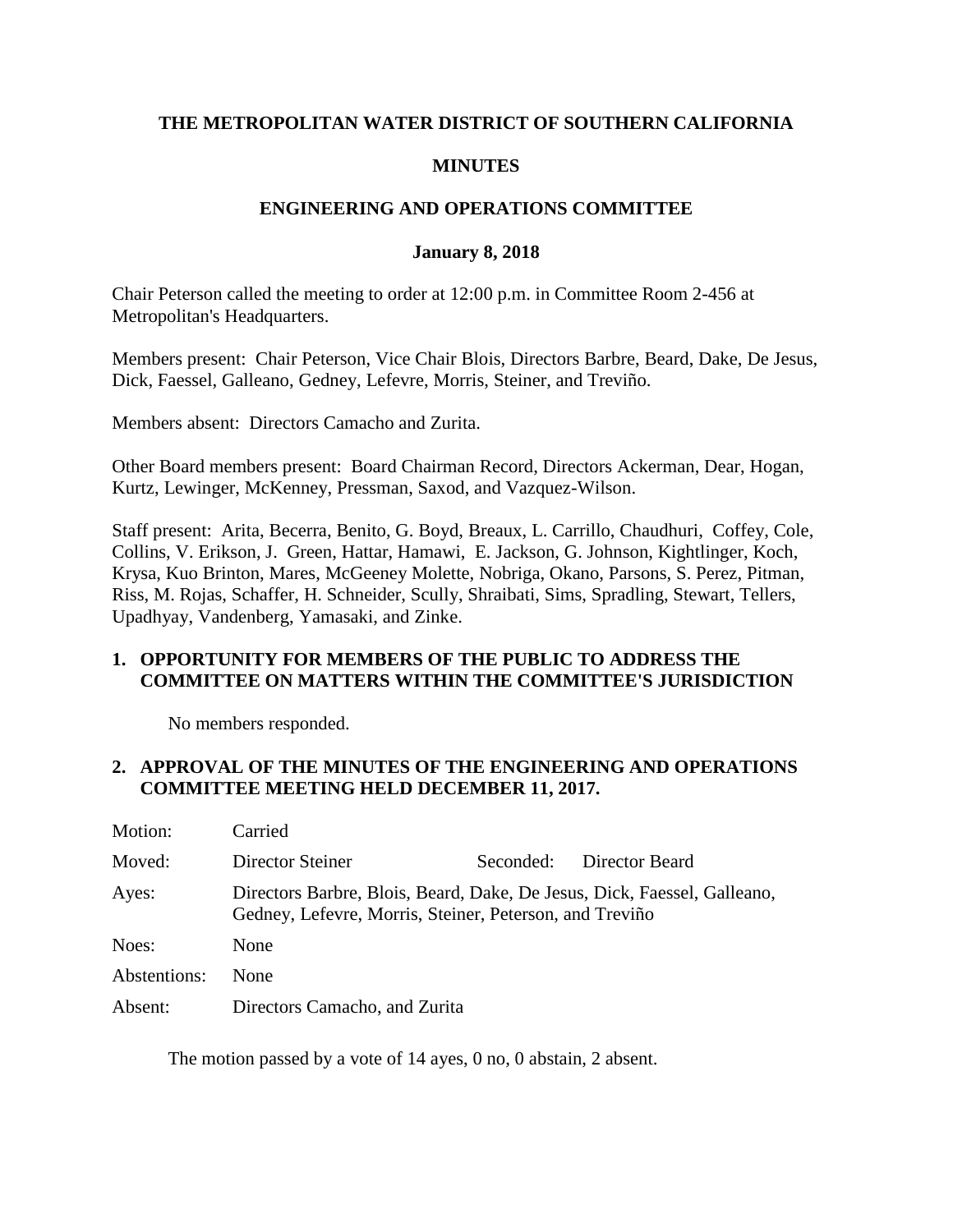# **3. CONSENT CALENDAR ITEMS – ACTION**

| Subject:             | Adopt CEQA determination and appropriate \$320,000; and<br>authorize construction to replace the roofs on two buildings at the<br>Eagle Rock Control Center (Appropriation No.15480)<br>None |  |  |  |
|----------------------|----------------------------------------------------------------------------------------------------------------------------------------------------------------------------------------------|--|--|--|
| Motion:              | Adopt the CEQA determination that the proposed action is<br>categorically exempt, and                                                                                                        |  |  |  |
|                      | a. Appropriate \$320,000; and                                                                                                                                                                |  |  |  |
|                      | b. Authorize construction to replace the roofs on two<br>buildings at the Eagle Rock Control Center                                                                                          |  |  |  |
|                      | Director Lefevre<br>Seconded:                                                                                                                                                                |  |  |  |
|                      | Directors Barbre, Blois, Beard, Dake, De Jesus, Dick, Faessel, Galleano, Gedney,<br>Lefevre, Morris, Peterson, Steiner, and Treviño                                                          |  |  |  |
| None                 |                                                                                                                                                                                              |  |  |  |
| Abstentions:<br>None |                                                                                                                                                                                              |  |  |  |
|                      | Directors Camacho and Zurita                                                                                                                                                                 |  |  |  |
|                      | Presented by:<br>Director Morris                                                                                                                                                             |  |  |  |

The motion passed by a vote of 14 ayes, 0 no, 0 abstain, 2 absent.

| $7 - 2$ | Subject:      | Adopt CEQA determination and appropriate \$1.45 million; award<br>\$374,359 procurement contract to Flow International Corp. to<br>furnish a waterjet cutting system; award \$332,939 procurement<br>contract to North South Machinery to furnish a hydraulic press<br>brake; and authorize increase of \$200,000 to an agreement with<br>Richard Brady & Associates, for a new not-to-exceed total of<br>\$446,000, for the La Verne Shops Upgrades (Appropriation No.<br>15395) |
|---------|---------------|-----------------------------------------------------------------------------------------------------------------------------------------------------------------------------------------------------------------------------------------------------------------------------------------------------------------------------------------------------------------------------------------------------------------------------------------------------------------------------------|
|         | Presented by: | None                                                                                                                                                                                                                                                                                                                                                                                                                                                                              |
|         | Motion:       | Adopt the CEQA determination that the proposed action has been<br>previously addressed in the certified Final EIR, findings, SOC, and<br>MMRP, and that no further environmental analysis or<br>documentation is required, and                                                                                                                                                                                                                                                    |
|         |               | a. Appropriate \$1.45 million;<br>b. Award \$332,939 procurement contract to North South<br>Machinery to furnish a hydraulic press brake;<br>c. Award \$374,359 procurement contract to Flow<br>International Corp. to furnish a water jet cutting system;<br>and<br>Authorize increase of \$200,000 to an agreement with<br>d.<br>Richard Brady & Associates, for a new not-to-exceed total<br>of \$446,000, for the La Verne Shops Upgrades                                     |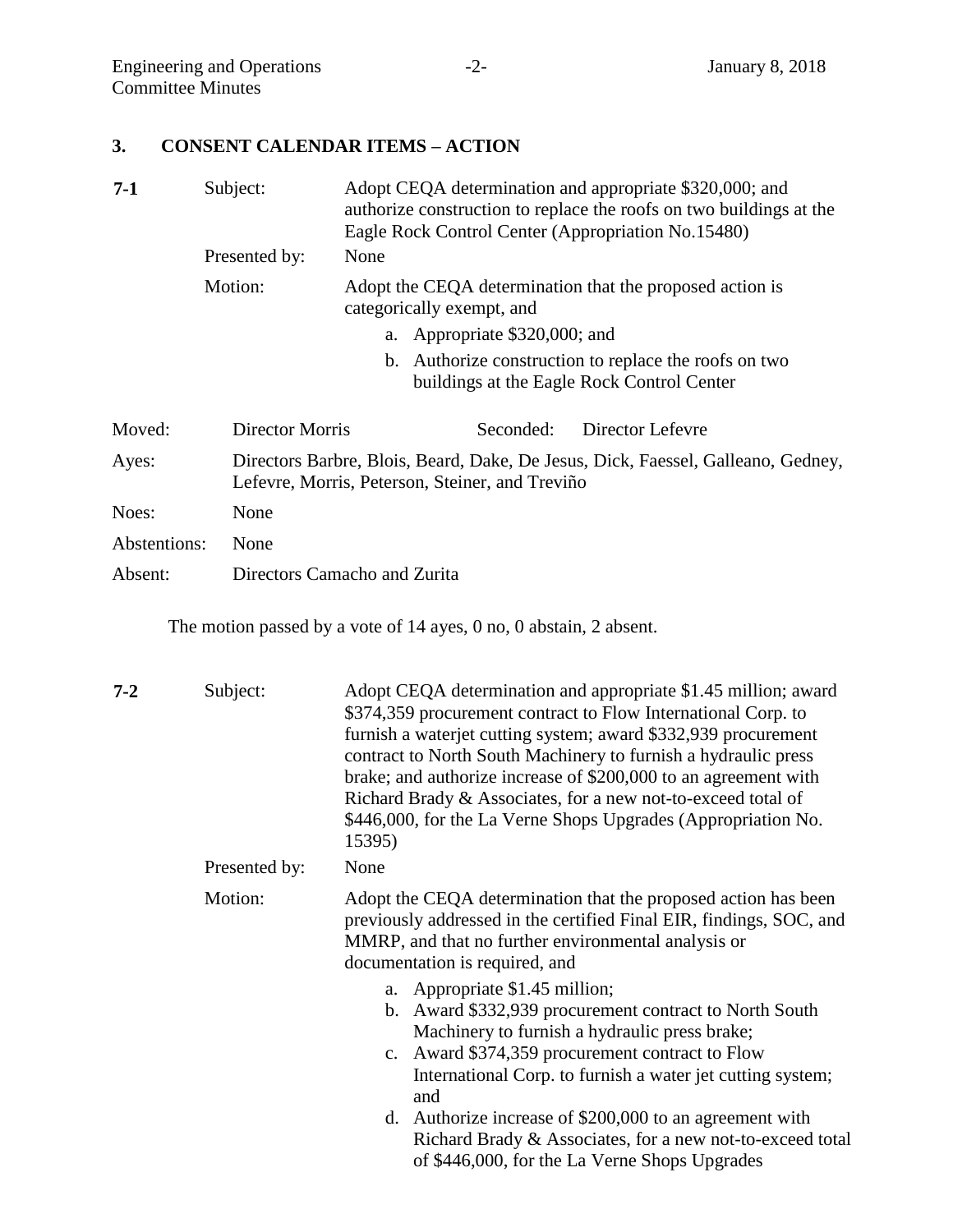| Moved:       | Director Morris                                 | Seconded: | Director Lefevre                                                                 |
|--------------|-------------------------------------------------|-----------|----------------------------------------------------------------------------------|
| Ayes:        | Lefevre, Morris, Peterson, Steiner, and Treviño |           | Directors Barbre, Blois, Beard, Dake, De Jesus, Dick, Faessel, Galleano, Gedney, |
| Noes:        | None                                            |           |                                                                                  |
| Abstentions: | <b>None</b>                                     |           |                                                                                  |
| Absent:      | Directors Camacho and Zurita                    |           |                                                                                  |

The motion passed by a vote of 14 ayes, 0 no, 0 abstain, 2 absent.

# **4. OTHER BOARD ITEMS – ACTION**

| 8-1 | Subject:      | Adopt CEQA determination and appropriate \$16.45 million;<br>authorize preliminary design to rehabilitate prestressed concrete<br>cylinder pipe portions of the Allen-McColloch Pipeline, Calabasas<br>Feeder, Rialto Pipeline, and Sepulveda Feeder; authorize agreements<br>with: (1) Brown and Caldwell in an amount not to exceed<br>\$2 million; (2) Black and Veatch Corporation, Inc. in an amount not<br>to exceed \$2.9 million; and (3) HDR Engineering, Inc. in an amount<br>not to exceed \$4.4 million, to provide engineering design services;<br>and authorize increase of \$150,000 to an agreement with Helix<br>Environmental Planning, Inc., for a new total of \$2.1 million, to<br>provide environmental support (Appropriations Nos. 15496 and<br>15502) |
|-----|---------------|--------------------------------------------------------------------------------------------------------------------------------------------------------------------------------------------------------------------------------------------------------------------------------------------------------------------------------------------------------------------------------------------------------------------------------------------------------------------------------------------------------------------------------------------------------------------------------------------------------------------------------------------------------------------------------------------------------------------------------------------------------------------------------|
|     | Presented by: | Engineering Services Principal Engineer Hans Vandenberg                                                                                                                                                                                                                                                                                                                                                                                                                                                                                                                                                                                                                                                                                                                        |
|     | Motion:       | Adopt the CEQA determination that the proposed actions was<br>previously addressed in the certified 2017 Final PEIR, findings,<br>Statement of Overriding Considerations, and Mitigation Monitoring<br>and Reporting Program; and                                                                                                                                                                                                                                                                                                                                                                                                                                                                                                                                              |
|     |               | a. Appropriate \$16.45 million;                                                                                                                                                                                                                                                                                                                                                                                                                                                                                                                                                                                                                                                                                                                                                |
|     |               | b. Authorize preliminary design to rehabilitate PCCP portions<br>of the Allen-McColloch Pipeline, Calabasas Feeder, Rialto<br>Pipeline, and Sepulveda Feeder;                                                                                                                                                                                                                                                                                                                                                                                                                                                                                                                                                                                                                  |
|     |               | c. Authorize agreement with Brown and Caldwell in an<br>amount not to exceed \$2.0 million to provide engineering<br>services for rehabilitation of the Allen-McColloch Pipeline;                                                                                                                                                                                                                                                                                                                                                                                                                                                                                                                                                                                              |
|     |               | d. Authorize agreement with Black and Veatch Corporation,<br>Inc. in an amount not to exceed \$2.9 million to provide<br>engineering services for rehabilitation of the Rialto<br>Pipeline;                                                                                                                                                                                                                                                                                                                                                                                                                                                                                                                                                                                    |
|     |               | Authorize agreement with HDR Engineering, Inc. in an<br>e.<br>amount not to exceed \$4.4 million to provide engineering<br>services for rehabilitation of the Sepulveda Feeder                                                                                                                                                                                                                                                                                                                                                                                                                                                                                                                                                                                                 |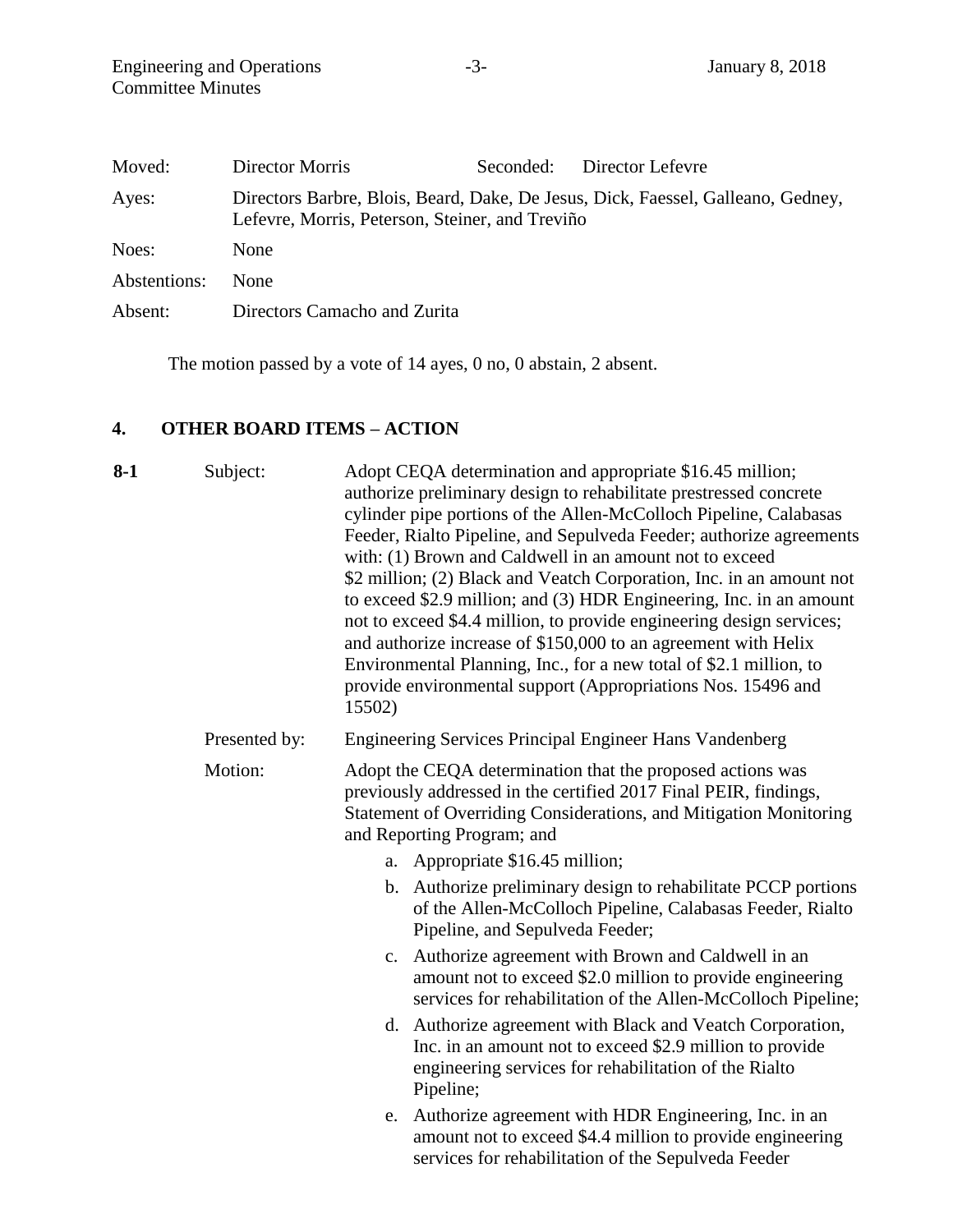| <b>Engineering and Operations</b><br><b>Committee Minutes</b> |                  | -4-                                                                | January 8, 2018                                                                                                                                                                  |
|---------------------------------------------------------------|------------------|--------------------------------------------------------------------|----------------------------------------------------------------------------------------------------------------------------------------------------------------------------------|
|                                                               |                  | f.                                                                 | Authorize increase of \$150,000 to an agreement with Helix<br>Environmental Planning, Inc., for a new not-to-exceed total<br>of \$2.1 million, to provide environmental support. |
| Moved:                                                        | Director Dake    | Seconded:                                                          | Director Barbre                                                                                                                                                                  |
| Ayes:                                                         |                  | Lefevre, Morris, Peterson, and Steiner                             | Directors Barbre, Blois, Beard, Dake, De Jesus, Dick, Faessel, Galleano, Gedney,                                                                                                 |
| Noes:                                                         | None             |                                                                    |                                                                                                                                                                                  |
| Abstentions:                                                  | Director Treviño |                                                                    |                                                                                                                                                                                  |
| Absent:                                                       |                  | Directors Camacho and Zurita                                       |                                                                                                                                                                                  |
|                                                               |                  | The motion passed by a vote of 13 ayes, 0 no, 1 abstain, 2 absent. |                                                                                                                                                                                  |
| $8-2$                                                         | Subject:         |                                                                    | Adopt CEQA determination and appropriate \$4.1 million; and<br>authorize: (1) design of seismic upgrades to three buildings at the                                               |

|              |                  | La Verne site; $(2)$ agreement with IBI Group in an amount not to<br>exceed \$630,000; and (3) agreement with La Cañada Design Group,<br>Inc. in an amount not to exceed \$950,000 (Appropriations Nos.<br>15369 and 15495)    |
|--------------|------------------|--------------------------------------------------------------------------------------------------------------------------------------------------------------------------------------------------------------------------------|
|              | Presented by:    | <b>Engineering Services Engineer Kim McGeeney</b>                                                                                                                                                                              |
|              | Motion:          | Adopt the CEQA determination that the proposed actions have been<br>previously addressed in the certified Final EIRs and related<br>documents, and that no further environmental analysis or<br>documentation is required, and |
|              |                  | a. Appropriate \$4.1 million;                                                                                                                                                                                                  |
|              |                  | b. Authorize final design of seismic upgrades and building<br>improvements for three buildings at the La Verne site;                                                                                                           |
|              |                  | Authorize agreement with IBI Group in an amount not to<br>$\mathbf{c}$ .<br>exceed \$630,000; and                                                                                                                              |
|              |                  | d. Authorize agreement with La Cañada Design Group, Inc.<br>in an amount not to exceed \$950,000                                                                                                                               |
| Moved:       | Director Faessel | Seconded:<br>Director Beard                                                                                                                                                                                                    |
| Ayes:        |                  | Directors Barbre, Blois, Beard, Dake, De Jesus, Faessel, Galleano, Gedney,<br>Lefevre, Morris, Peterson, Steiner, and Treviño                                                                                                  |
| Noes:        | None             |                                                                                                                                                                                                                                |
| Abstentions: | None             |                                                                                                                                                                                                                                |
| Absent:      |                  | Directors Camacho, Dick, and Zurita                                                                                                                                                                                            |

The motion passed by a vote of 13 ayes, 0 no, 0 abstain, 3 absent.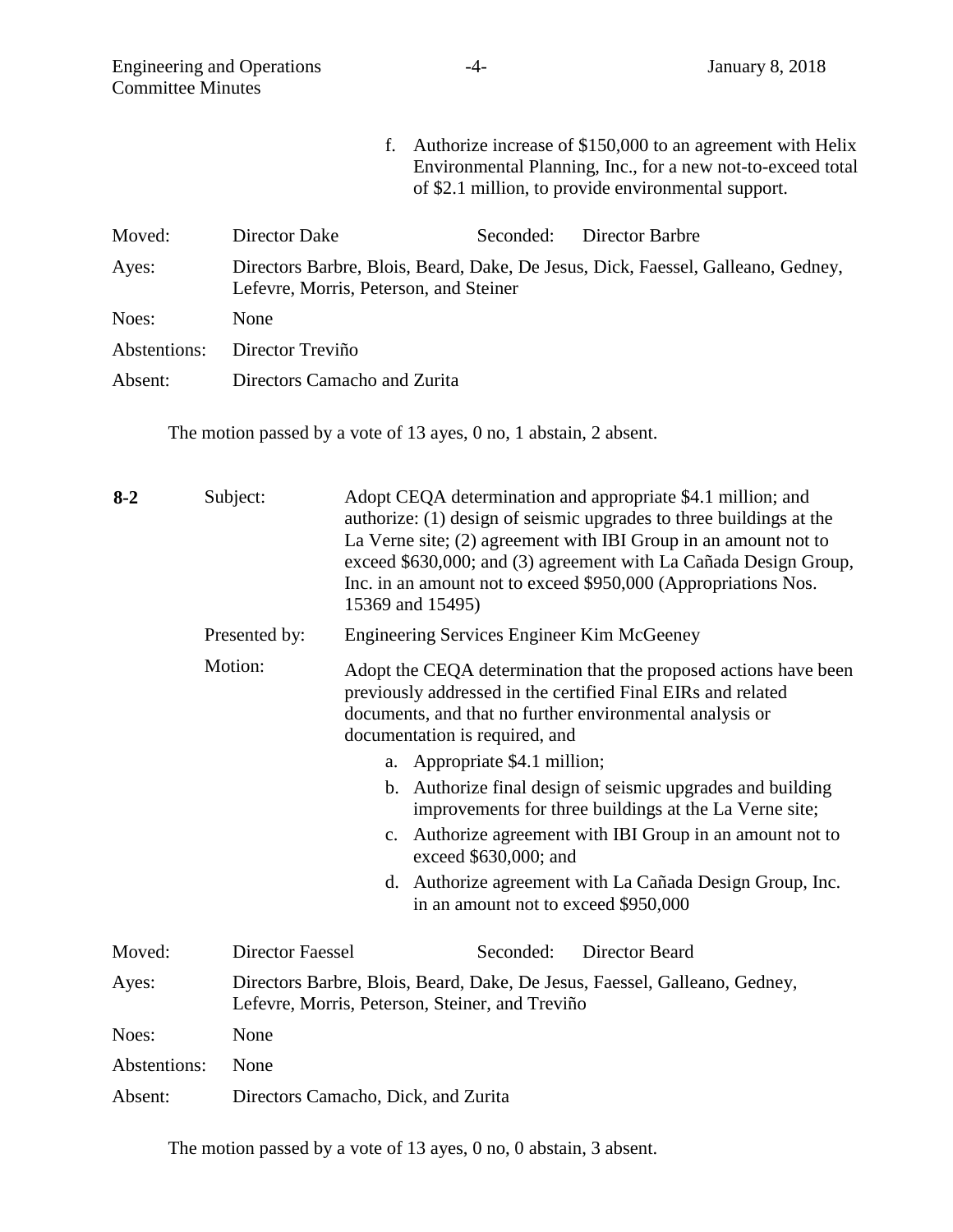Director Dick left the meeting at 12:25 pm.

| $8 - 3$      | Subject:         | Adopt CEQA determination and appropriate \$2.1 million; and<br>authorize: (1) design and construction to refurbish the generator at<br>Valley View Hydroelectric Plant; and (2) preliminary design to<br>rehabilitate auxiliary systems at that facility (Appropriation No.<br>15458) |  |
|--------------|------------------|---------------------------------------------------------------------------------------------------------------------------------------------------------------------------------------------------------------------------------------------------------------------------------------|--|
|              | Presented by:    | Water System Operations Team Manager Victor Erikson                                                                                                                                                                                                                                   |  |
|              | Motion:          | Adopt the CEQA determination that the proposed actions are<br>categorically exempt, and                                                                                                                                                                                               |  |
|              |                  | Appropriate \$2.1 million;<br>a.                                                                                                                                                                                                                                                      |  |
|              |                  | Authorize design and construction to refurbish the<br>$\mathbf{b}$ .<br>generator at Valley View Hydroelectric Plant; and                                                                                                                                                             |  |
|              |                  | Authorize preliminary design to rehabilitate auxiliary<br>$\mathbf{c}$ .<br>systems at that facility                                                                                                                                                                                  |  |
| Moved:       | Director Lefevre | Seconded:<br>Director Treviño                                                                                                                                                                                                                                                         |  |
| Ayes:        |                  | Directors Barbre, Blois, Beard, Dake, De Jesus, Faessel, Galleano, Gedney,<br>Lefevre, Morris, Peterson, Steiner, and Treviño                                                                                                                                                         |  |
| Noes:        | None             |                                                                                                                                                                                                                                                                                       |  |
| Abstentions: | None             |                                                                                                                                                                                                                                                                                       |  |
| Absent:      |                  | Directors Camacho, Dick, and Zurita                                                                                                                                                                                                                                                   |  |

The motion passed by a vote of 13 ayes, 0 no, 0 abstain, 3 absent.

## **5. BOARD INFORMATION ITEMS**

None

#### **6. COMMITTEE ITEMS**

a. Subject: 2017 System Operations – A Year in Review

Presented by: Water System Operations Section Manager Keith Nobriga

Mr. Nobriga reported on 2017 system operations highlights, challenges and opportunities in a remarkable year.

## **7. MANAGEMENT REPORTS**

a. Subject: Water System Operations Manager's report